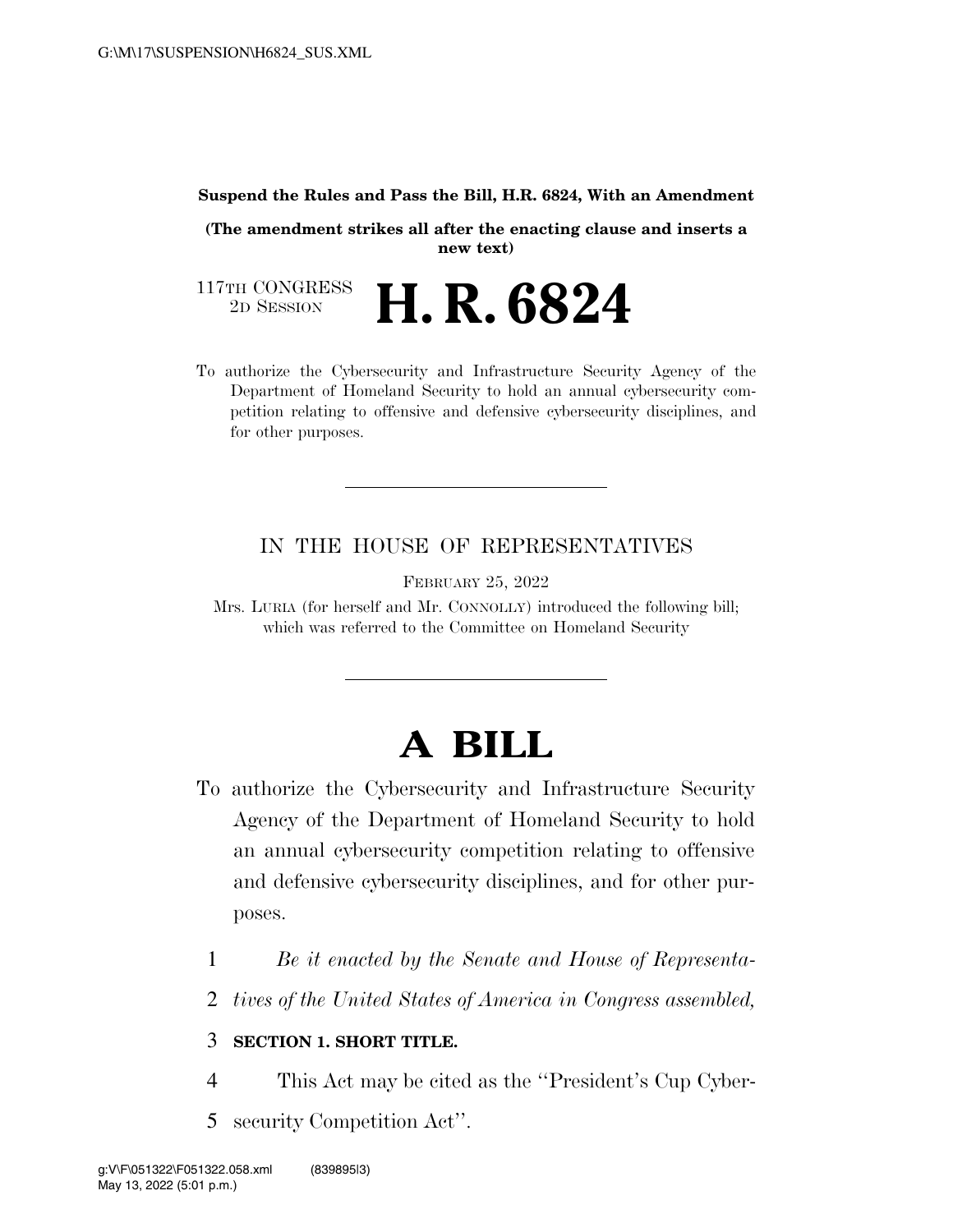### **SEC. 2. PRESIDENT'S CUP CYBERSECURITY COMPETITION.**

 (a) IN GENERAL.—The Director of the Cybersecurity and Infrastructure Security Agency (in this section re- ferred to as the ''Director'') of the Department of Home- land Security is authorized to hold an annual cybersecu- rity competition to be known as the ''Department of Homeland Security Cybersecurity and Infrastructure Se- curity Agency's President's Cup Cybersecurity Competi- tion'' (in this section referred to as the ''competition'') for the purpose of identifying, challenging, and competitively awarding prizes, including cash prizes, to the United States Government's best cybersecurity practitioners and teams across offensive and defensive cybersecurity dis-ciplines.

- (b) COMPETITION DESIGN.—
- 

 (1) IN GENERAL.—Notwithstanding section 1342 of title 31, United States Code, the Director, in carrying out the competition, may consult with, and consider advice from, any person who has expe- rience or expertise in the development, design, or execution of cybersecurity competitions.

 (2) LIMITATION.—The Federal Advisory Com- mittee Act (5 U.S.C. App.) shall not apply to con-sultations pursuant to this section.

 (3) PROHIBITION.—A person with whom the Director consults under paragraph (1) may not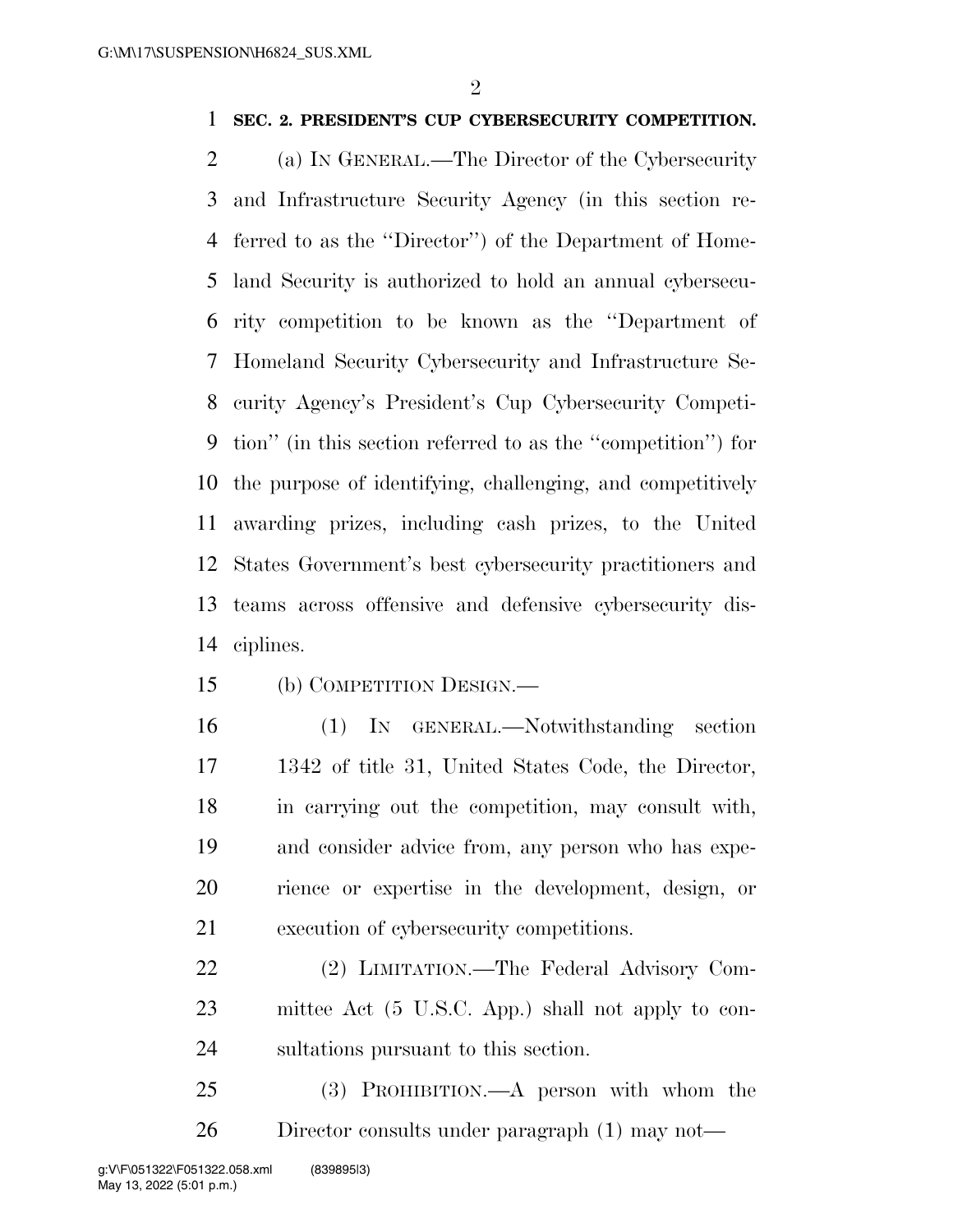(A) receive pay by reason of being so con-sulted; or

 (B) be considered an employee of the Fed-eral Government by reason of so consulting.

 (c) ELIGIBILITY.—To be eligible to participate in the competition, an individual shall be a Federal civilian em- ployee or member of the uniformed services (as such term is defined in section 2101(3) of title 5, United States Code) and shall comply with any rules promulgated by the Director regarding the competition.

 (d) COMPETITION ADMINISTRATION.—The Director may enter into a grant, contract, cooperative agreement, or other agreement with a private sector for-profit or non- profit entity or State or local government agency to ad-minister the competition.

 (e) COMPETITION PARAMETERS.—Each competition shall incorporate the following elements:

 (1) Cybersecurity skills outlined in the National Initiative for Cybersecurity Education Framework, or any successor framework.

(2) Individual and team events.

 (3) Categories demonstrating offensive and de- fensive cyber operations, such as software reverse engineering and exploitation, network operations, forensics, big data analysis, cyber analysis, cyber de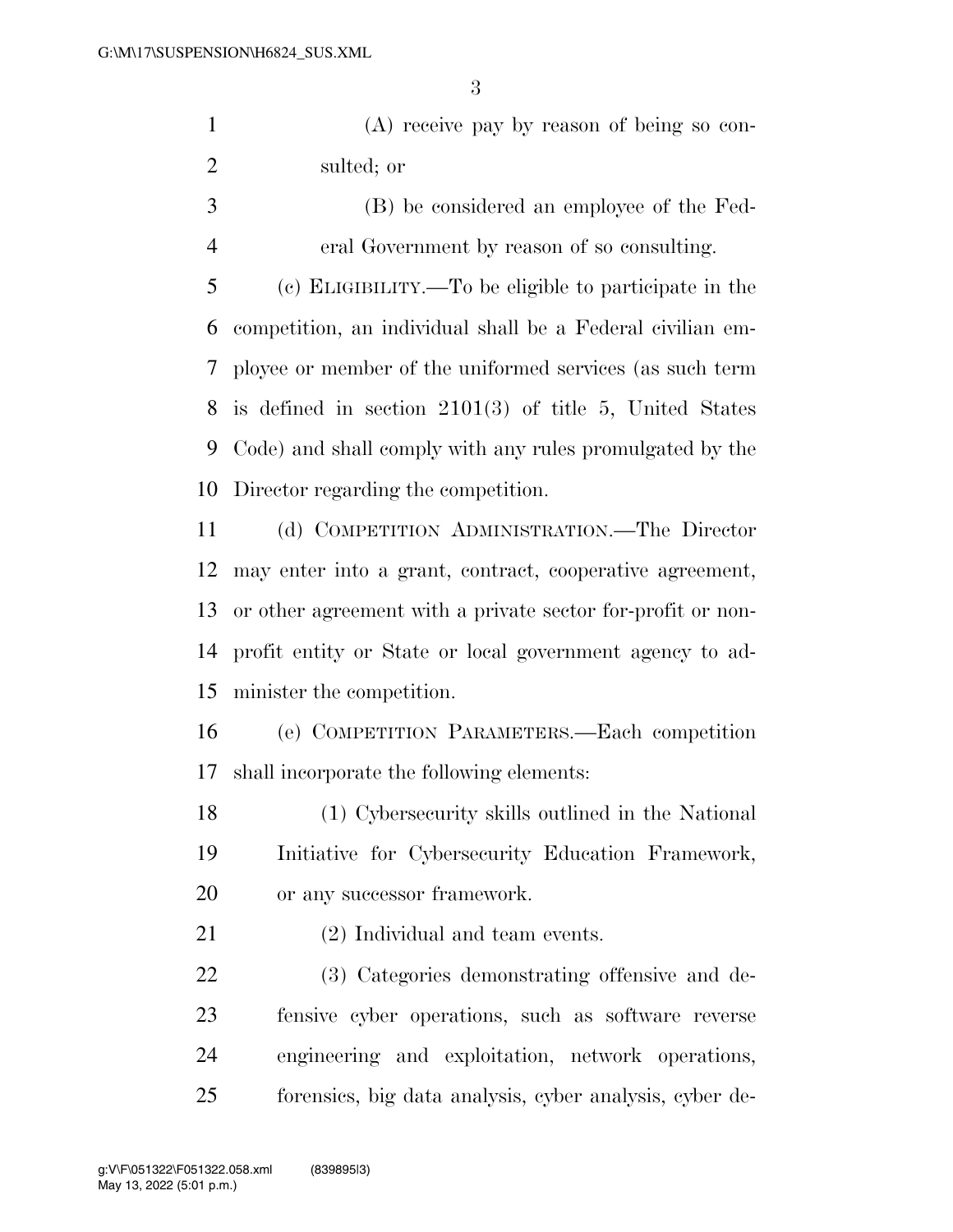| $\mathbf{1}$   | fense, cyber exploitation, secure programming, ob-      |
|----------------|---------------------------------------------------------|
| 2              | fuscated coding, or cyber-physical systems.             |
| 3              | (4) Any other elements related to paragraphs            |
| $\overline{4}$ | $(1), (2),$ or $(3)$ as determined necessary by the Di- |
| 5              | rector.                                                 |
| 6              | (f) USE OF FUNDS.—                                      |
| 7              | (1) IN GENERAL.—Notwithstanding any other               |
| 8              | provision of law, the Director may use amounts          |
| 9              | made available to the Director for the competition      |
| 10             | for the following:                                      |
| 11             | (A) Advertising, marketing, and promoting               |
| 12             | the competition.                                        |
| 13             | (B) Meals for participants and organizers               |
| 14             | of the competition if attendance at the meal            |
| 15             | during the competition is necessary to maintain         |
| 16             | the integrity of the competition.                       |
| 17             | (C) Promotional items, including merchan-               |
| 18             | dise and apparel.                                       |
| 19             | (D) Monetary and nonmonetary awards for                 |
| 20             | competition participants, including members of          |
| 21             | the uniformed services.                                 |
| 22             | (E) Necessary expenses for the honorary                 |
| 23             | recognition of competition participants, includ-        |
| 24             | ing members of the uniformed services.                  |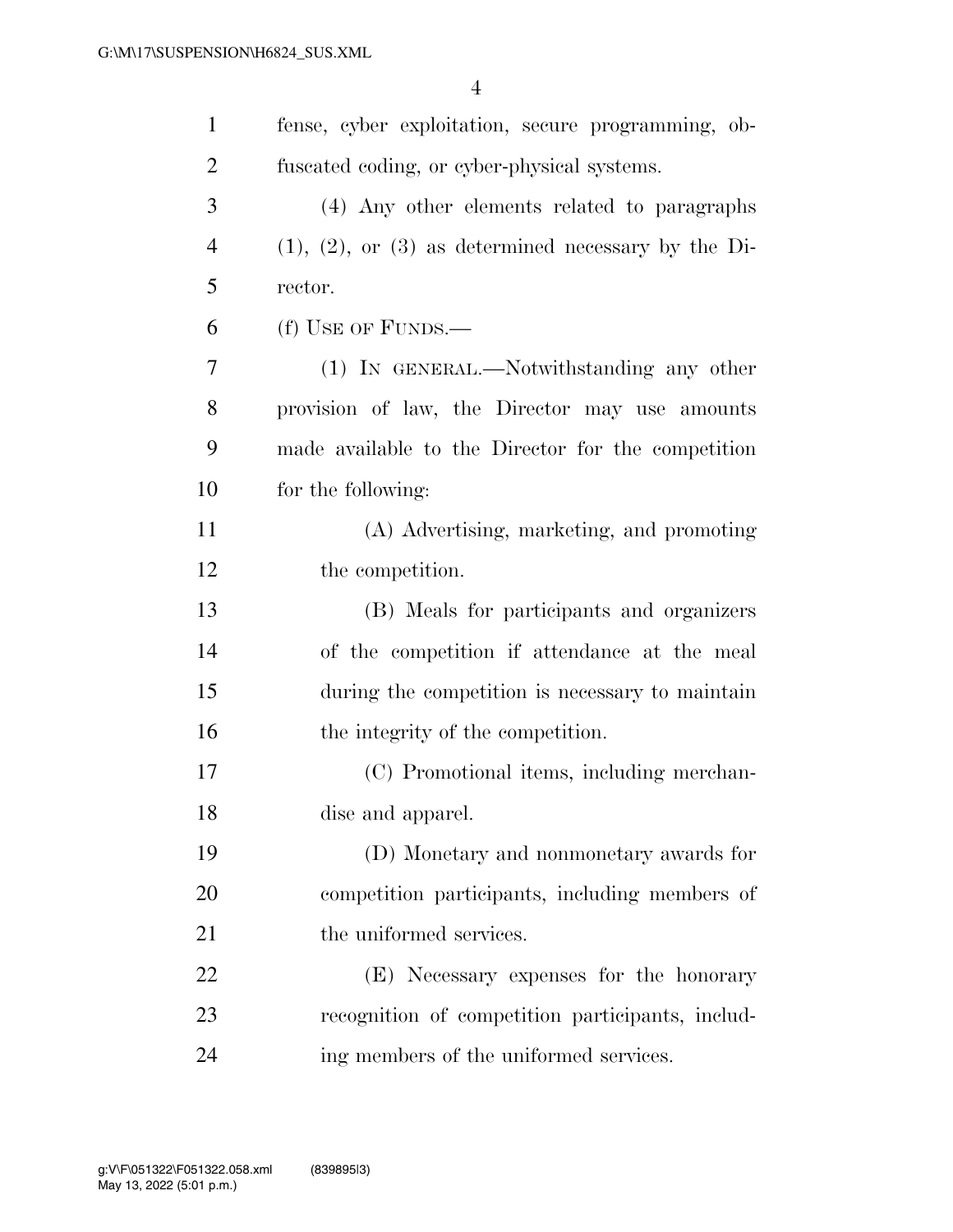(F) Any other appropriate activity nec- essary to carry out the competition, as deter-mined by the Director.

 (2) APPLICATION.—This subsection shall apply to amounts appropriated on or after the date of the enactment of this Act.

 (g) PRIZE LIMITATION.—The Director may make one or more awards per competition, except that the amount or value of each shall not exceed \$10,000. The Secretary of Homeland Security may make one or more awards per competition, except the amount or the value of each shall not to exceed \$25,000. A monetary award under this sec-tion shall be in addition to the regular pay of the recipient.

 (h) REPORTING REQUIREMENTS.—The Director shall annually provide to the Committee on Homeland Security of the House of Representatives and the Committee on Homeland Security and Governmental Affairs of the Sen-ate a report that includes the following:

 (1) A description of available funds under sub- section (f) for each competition conducted in the preceding year.

 (2) A description of expenditures authorized in subsection (g) for each competition.

 (3) Information relating to the participation of each competition.